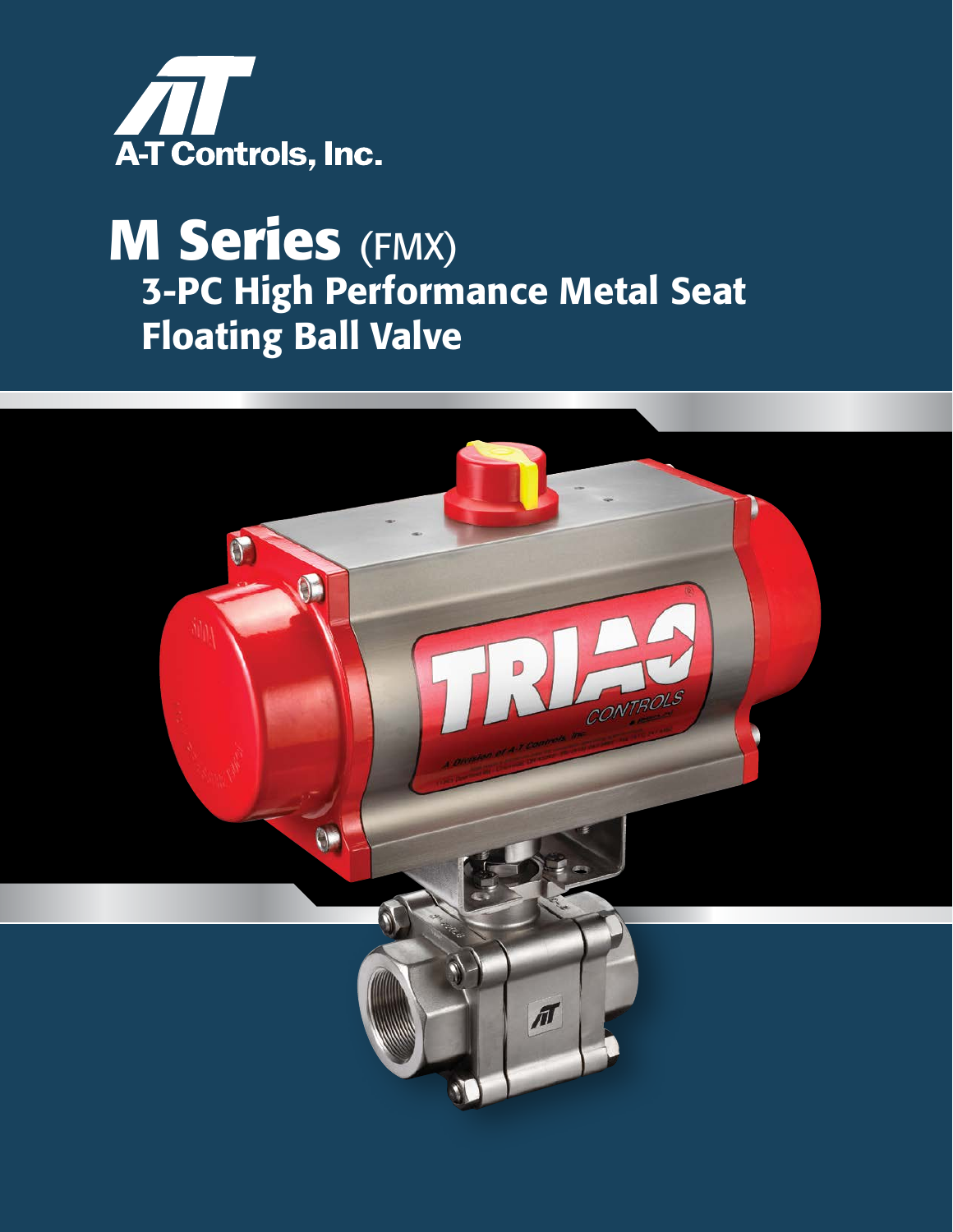# **M Series** 3-PC High Performance Metal Seat Ball Valve

## Full Bore TH/SW/BW Ends ANSI Class 600



The A-T Controls *M Series* metal seat ball valve is designed for use in severe services such as high temperature, high pressure, and abrasive fluids found in Oil & Gas, Petroleum, Petrochemical, Chemical, Power Generation, Pulp & Paper, and Mining industries.

### Product Features

- Oversized stem design prevents deformation at higher pressures and temperatures.
- Larger ball design provides better sealing to prevent leakage.
- ANSI Class 600 wall thickness design
- Bidirectional design for backflow application
- Inconel<sup>®</sup> spring design to maintain good contact between ball and seats during operation
- Live-loaded packing design and dual anti-static devices eliminate stem leakage while providing longer life cycle.
- Blowout proof stem
- ISO 5211 mounting pad
- Fire safe design conforms to ISO 10497 3rd edition
- Optional Tungsten Carbide (TC) coating for heavy slurry & high temperatures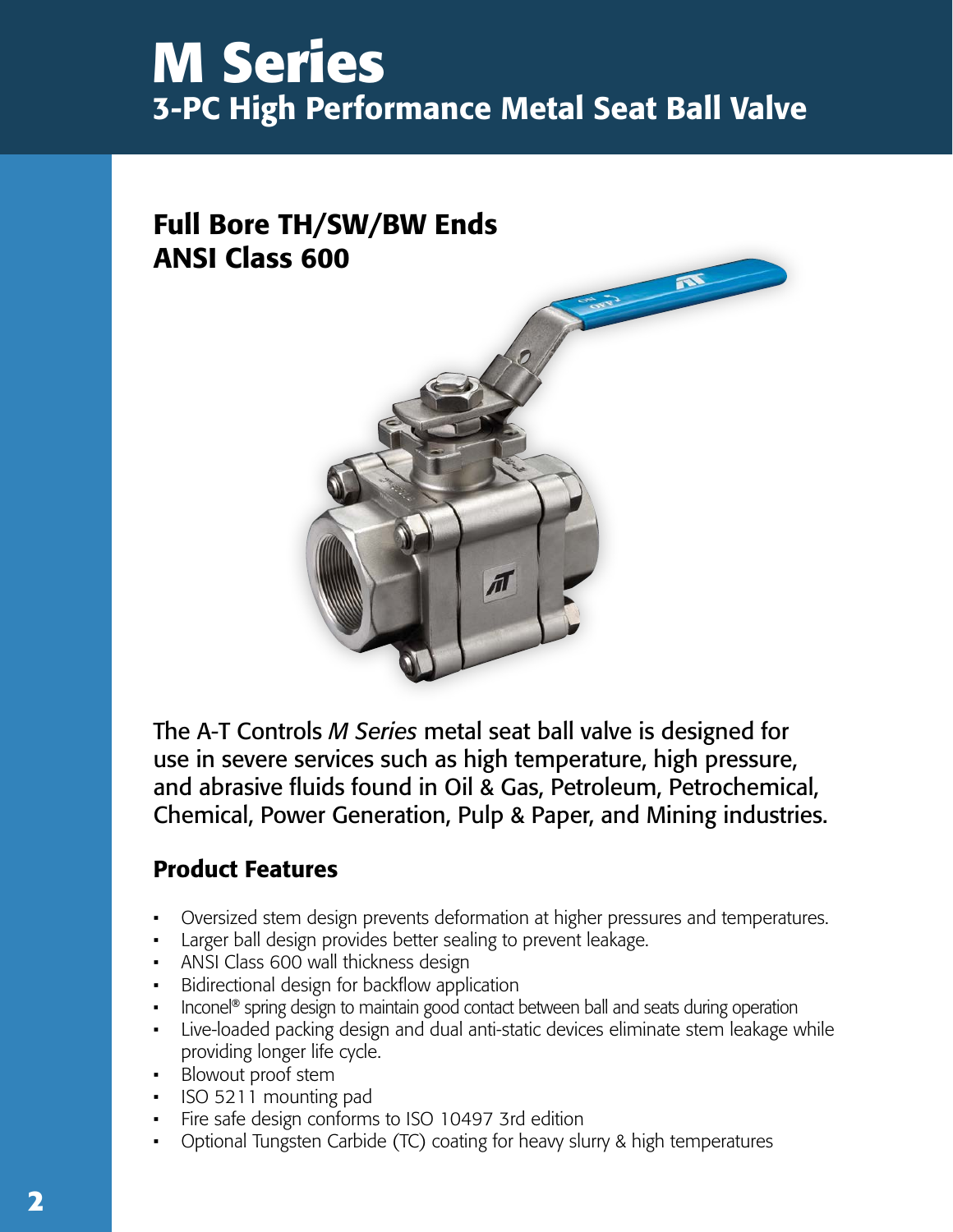

### Applications

- Abrasive Fluids
- High Temperatures
- High Pressure
- 



• Steam, gas & liquid HVOF Thermal Spray



### **3**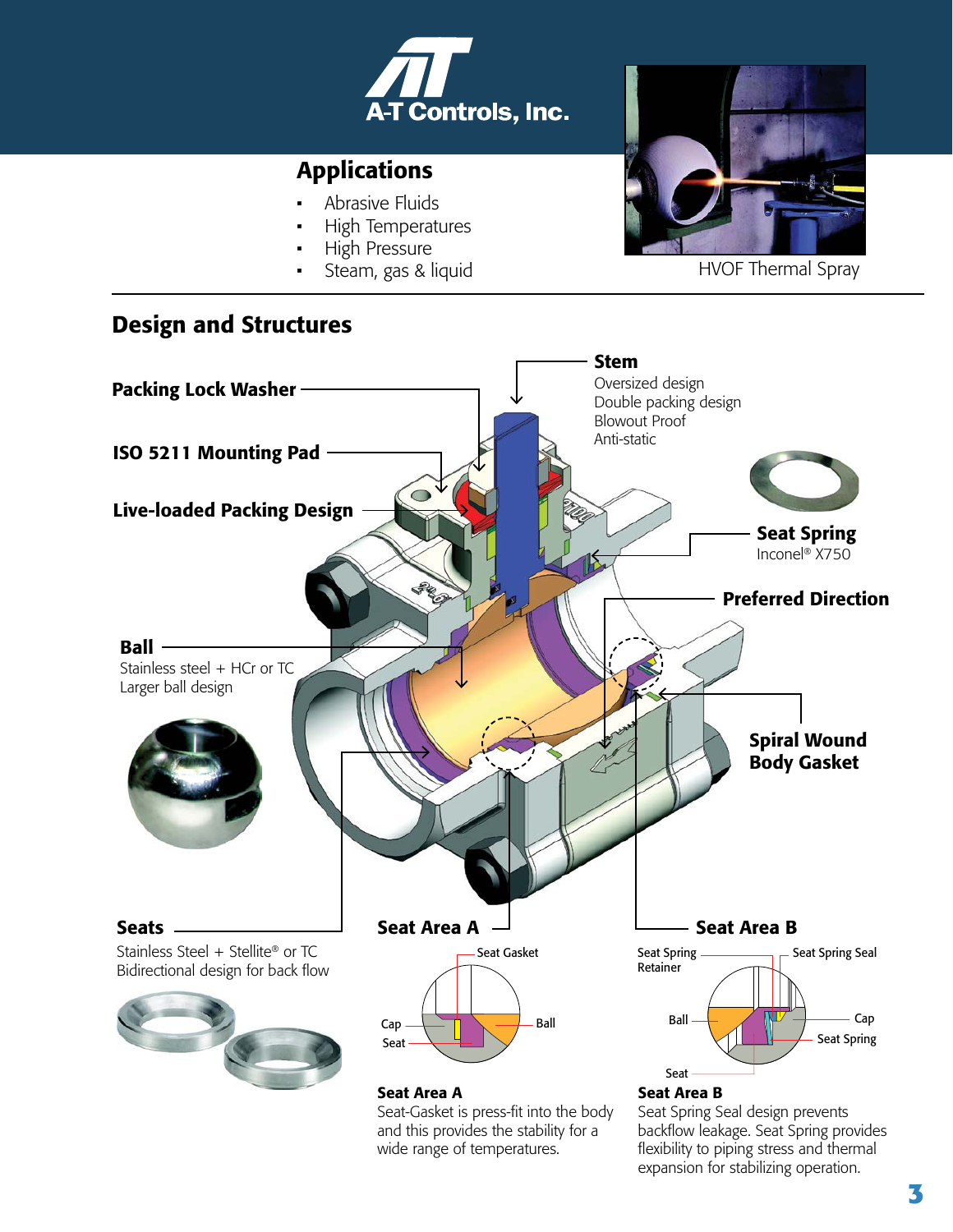# **M Series** 3-PC High Performance Metal Seat Ball Valve

### Technical Specifications



MATERIALS LIST

|                |                                       |                                                                    | <b>CARBON STEEL</b>                            |                                           | <b>STAINLESS STEEL</b>                         |                                         |                                         |  |  |  |  |  |
|----------------|---------------------------------------|--------------------------------------------------------------------|------------------------------------------------|-------------------------------------------|------------------------------------------------|-----------------------------------------|-----------------------------------------|--|--|--|--|--|
|                | <b>VALVE OPTIONS</b>                  | <b>STELLITE® SEAT</b>                                              | <b>TUNGSTEN</b><br><b>CARBIDE</b>              | <b>CHROME</b><br><b>CARBIDE</b>           | <b>STELLITE® SEAT</b>                          | <b>TUNGSTEN</b><br><b>CARBIDE</b>       | <b>CHROME</b><br><b>CARBIDE</b>         |  |  |  |  |  |
| NO.            | <b>PART NAME</b>                      | $-20^{\circ}$ F - 661 $^{\circ}$ F                                 | $-20^{\circ}F - 800^{\circ}F$                  | $-20^{\circ}$ F - 800 $^{\circ}$ F        | $-50^{\circ}$ F - 661 $^{\circ}$ F             | $-50^{\circ}$ F - 842°F                 | $-50^{\circ}F - 932^{\circ}F$           |  |  |  |  |  |
| 1              | <b>BODY</b>                           |                                                                    | ASTM A216 GRADE WCB                            |                                           | ASTM A351 GRADE CF8M                           |                                         |                                         |  |  |  |  |  |
| $\overline{2}$ | <b>CAP</b>                            |                                                                    | ASTM A216 GRADE WCB                            |                                           | ASTM A351 GRADE CF8M                           |                                         |                                         |  |  |  |  |  |
| 3              | <b>BALL</b>                           | ASTM A351<br>GRADE CF8M +<br>HCr                                   | <b>ASTM A351</b><br><b>GRADE CF8M</b><br>$+TC$ | ASTM A351<br><b>GRADE CF8M</b><br>$+$ CrC | <b>ASTM A351</b><br>GRADE CF8M +<br><b>HCr</b> | ASTM A351<br><b>GRADE CF8M</b><br>$+TC$ | ASTM A351<br><b>GRADE CF8M</b><br>+ CrC |  |  |  |  |  |
| 4              | <b>SEAT</b>                           | $AISI 316 + STELLITE®$                                             | AISI 316 + TC                                  |                                           | AISI 316 + CrC $ABIS16 + STELITE®$             | AISI 316 + TC                           | AISI $316 + CrC$                        |  |  |  |  |  |
| 5              | <b>SEAT GASKET</b>                    |                                                                    |                                                |                                           | <b>GRAPHITE</b>                                |                                         |                                         |  |  |  |  |  |
| 6              | <b>SEAT SPRING</b><br><b>RETAINER</b> |                                                                    | AISI 316                                       |                                           | <b>INCONEL<sup>®</sup> X750</b>                |                                         |                                         |  |  |  |  |  |
| 7              | <b>SEAT SPRING SEAL</b>               | <b>GRAPHITE</b><br><b>GRAPHITE</b>                                 |                                                |                                           |                                                |                                         |                                         |  |  |  |  |  |
| 8              | <b>SEAT SPRING</b>                    | <b>INCONEL<sup>®</sup> X750</b><br><b>INCONEL<sup>®</sup> X750</b> |                                                |                                           |                                                |                                         |                                         |  |  |  |  |  |
| 9              | <b>GASKET</b>                         | AISI 316 + GRAPHITE<br>AISI 316 + GRAPHITE                         |                                                |                                           |                                                |                                         |                                         |  |  |  |  |  |
| 10             | <b>BOLT</b>                           |                                                                    | ASTM A193 GRADE B7                             |                                           | ASTM A193 GRADE B8                             |                                         |                                         |  |  |  |  |  |
|                | <b>NUT</b>                            |                                                                    | ASTM A194 GRADE 2H                             |                                           | ASTM A194 GRADE 8                              |                                         |                                         |  |  |  |  |  |
| 11             | <b>THRUST WASHER</b>                  | AISI 316 + GRAPHITE                                                |                                                |                                           |                                                |                                         |                                         |  |  |  |  |  |
| 12             | <b>GLAND PACKING</b>                  | <b>GRAPHITE</b>                                                    |                                                |                                           |                                                |                                         |                                         |  |  |  |  |  |
| 13             | <b>STEM</b>                           |                                                                    | 17-4 PH                                        |                                           | XM-19                                          |                                         |                                         |  |  |  |  |  |
| 14             | <b>RING</b>                           |                                                                    | AISI 316                                       |                                           |                                                |                                         |                                         |  |  |  |  |  |
| 15             | <b>BELLEVILLE WASHER</b>              | <b>AISI 301</b>                                                    |                                                |                                           |                                                |                                         |                                         |  |  |  |  |  |
| 16             | <b>LOCK SADDLE</b>                    | <b>AISI 304</b>                                                    |                                                |                                           |                                                |                                         |                                         |  |  |  |  |  |
| 17             | <b>NUT</b>                            | <b>AISI 304</b>                                                    |                                                |                                           |                                                |                                         |                                         |  |  |  |  |  |
| 18             | <b>HANDLE</b>                         | <b>AISI 304</b>                                                    |                                                |                                           |                                                |                                         |                                         |  |  |  |  |  |
| 19             | <b>HANDLE NUT</b>                     | <b>AISI 304</b>                                                    |                                                |                                           |                                                |                                         |                                         |  |  |  |  |  |
| 18             | <b>HANDLE</b>                         |                                                                    |                                                |                                           | <b>AISI 304</b>                                |                                         |                                         |  |  |  |  |  |
| 19             | <b>HANDLE NUT</b>                     |                                                                    |                                                |                                           | <b>AISI 304</b>                                |                                         |                                         |  |  |  |  |  |

TRIM ABBREVIATIONS: HCr = Hard Chrome Plated; TC = Tungsten Carbide; CrC = Chrome Carbide \*Various usage conditions shall determine stem material 17-4 PH SST: use below 750°F XM-19: use up to 1100°F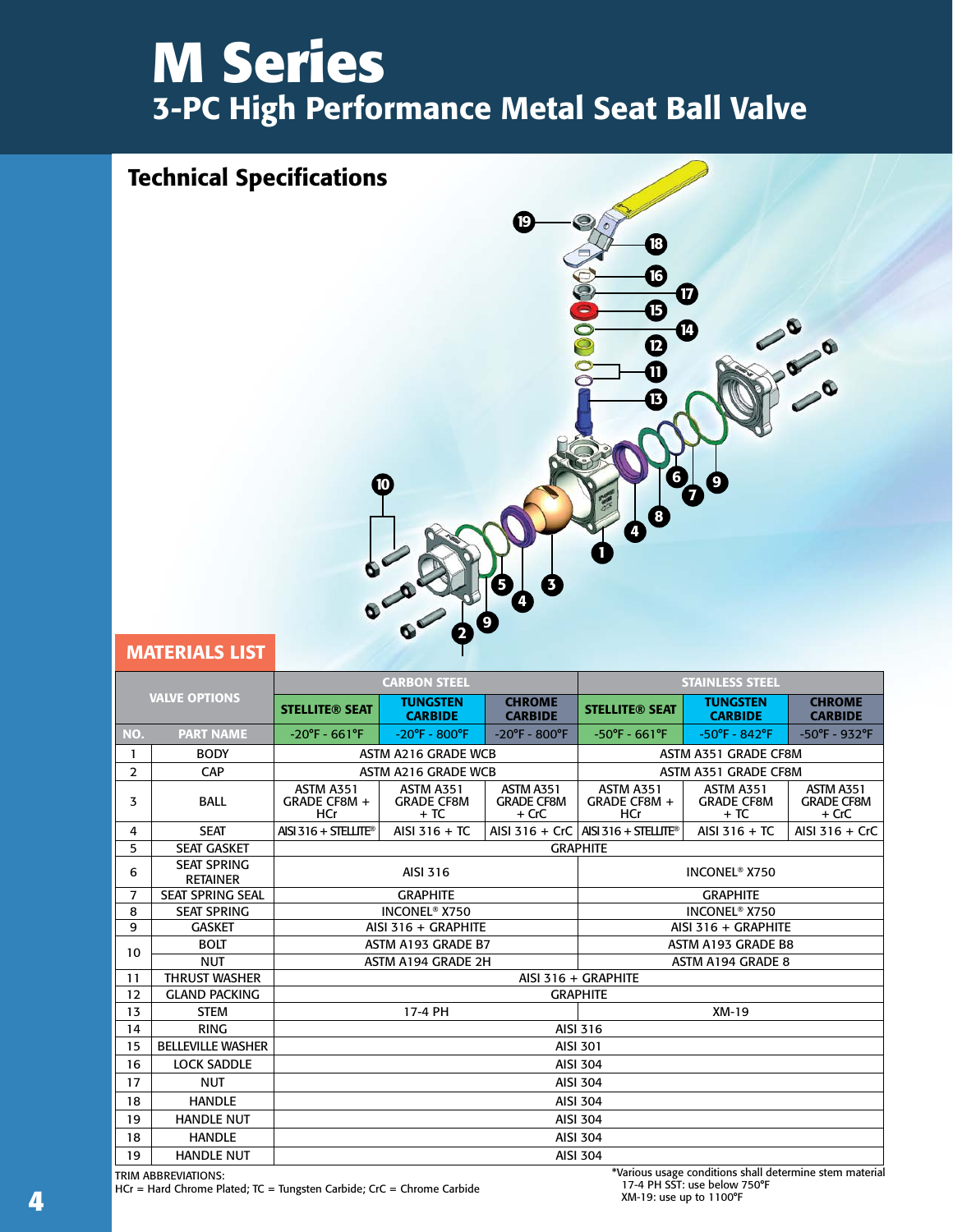

### ISO 10497 - 3rd Edition FIRESAFE DESIGN



1-1/2"| 1.57 | 1.94 | 2.44 | 1.57 | 2.44 | 1.22 | 0.83 | 1.88 | 8.82 | 0.49 | 5.59 | 4.92 | 4.92 | 2.87 |0.669 | M8 |2.756 | F07 | 13 2″ | 1.97 | 2.43 | 2.91 | 1.97 | 2.91 | 1.22 | 0.83 | 1.88 | 8.82 | 0.63 | 6.22 | 5.91 | 5.91 | 3.15 |0.669 | M8 |2.756 | F07 | 18

A-T Controls reserves the right to change product designs and technical/dimensional specifications without notice.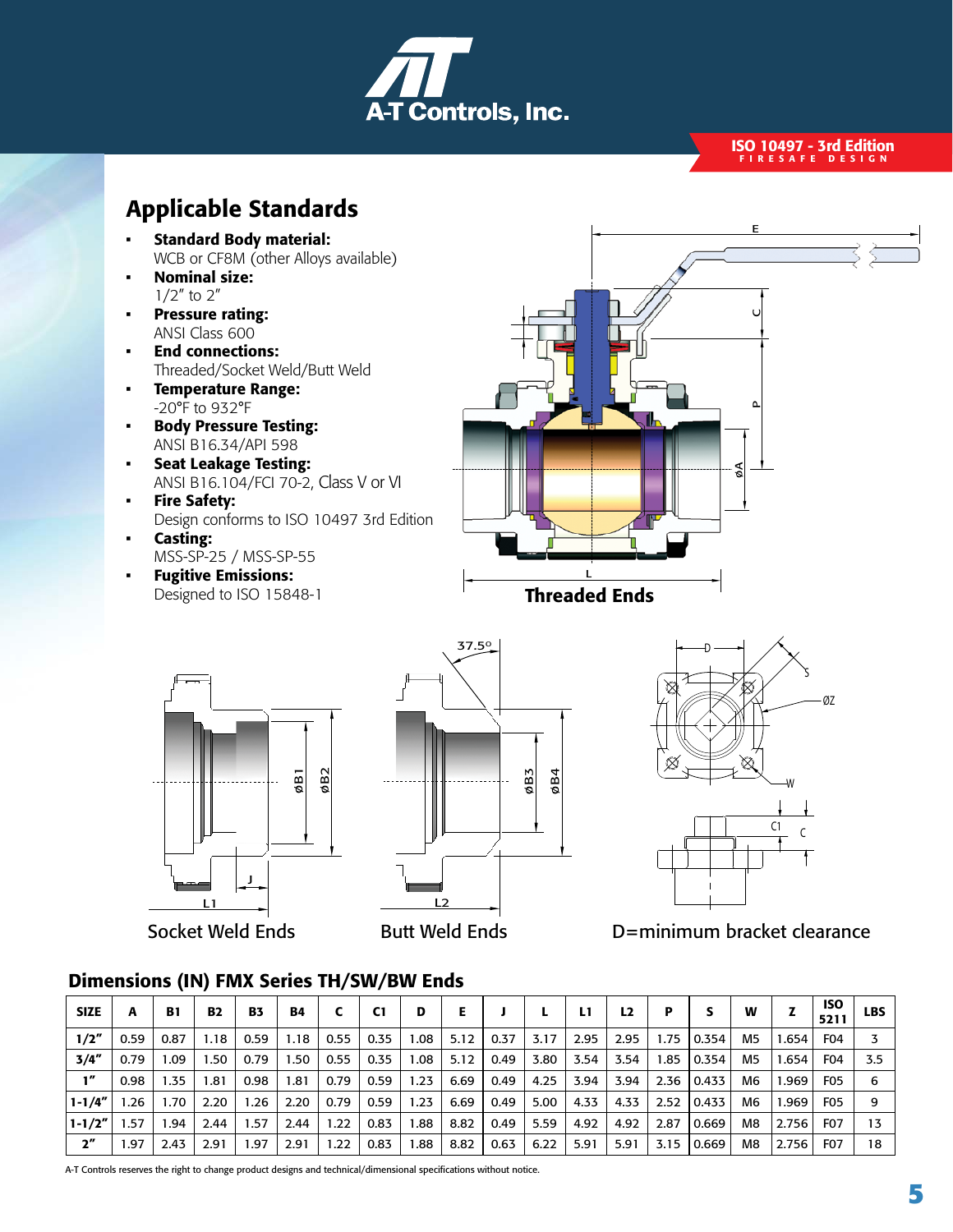# **M Series** 3-PC High Performance Metal Seat Ball Valve

# Temperature & Pressure Curves



*Note: At temperature, the maximum pressure for the valve is limited by either the valve body/end cap material, or trim; whichever is lower.*

*Note: If larger differentials are needed for trim, please see our Trunnion product* 

### Full Bore Cv

| Size        | Cv  |
|-------------|-----|
| 1/2"        | 25  |
| 3/4"        | 50  |
| $^{\prime}$ | 90  |
| $1 - 1/4"$  | 160 |
| $1 - 1/2"$  | 245 |
| 2           | 460 |

### FMX Series Metal Seat Torque Tables

| <b>HCr/Stellite®</b> | Torques (in*lbs) @ PSIG |     |      |      |      |      |      |      |      |      |           |     |      |      |      |      |
|----------------------|-------------------------|-----|------|------|------|------|------|------|------|------|-----------|-----|------|------|------|------|
| <b>Trim</b>          | 75                      | 150 | 225  | 290  | 350  | 435  | 500  | 575  | 650  | 725  | 800       | 870 | 1015 | 1160 | 1300 | 1450 |
| 1/2"                 | 95                      | 95  | 95   | 95   | 110  | 10   | 110  | 110  | 115  | 130  | 130       | 150 | 170  | 185  | 210  | 230  |
| 3/4"                 | 165                     | 185 | 185  | 200  | 215  | 215  | 235  | 245  | 260  | 290  | 300       | 325 | 335  | 380  | 425  | 475  |
| 1"                   | 200                     | 235 | 255  | 290  | 310  | 325  | 350  | 400  | 435  | 460  | 500       | 530 | 585  | 650  | 700  | 760  |
| $1 - 1/4"$           | 370                     | 480 | 585  | 660  | 690  | 760  | 830  | 900  | 980  | 1060 | CF        | CF  | CF   | CF   | CF   | CF   |
| $1 - 1/2"$           | 460                     | 555 | 830  | 1035 | 1140 | 1275 | 1475 | 1660 | 1850 | 2025 | CF        | CF  | CF   | CF   | CF   | CF   |
| 2"                   | 600                     | 890 | 1330 | 1785 | 2225 | 2675 | 3100 | 3400 | 3625 | 3800 | <b>CF</b> | CF  | CF   | CF   | CF   | CF   |

| <b>TC</b>   | Torques (in*lbs) @ PSIG |      |      |      |      |      |      |      |      |      |           |           |           |      |      |           |
|-------------|-------------------------|------|------|------|------|------|------|------|------|------|-----------|-----------|-----------|------|------|-----------|
| <b>Trim</b> | 75                      | 150  | 225  | 290  | 350  | 435  | 500  | 575  | 650  | 725  | 800       | 870       | 1015      | 1160 | 1300 | 1450      |
| 1/2"        | 119                     | 19   | 119  | 119  | 140  | 140  | 140  | 140  | 147  | 166  | 169       | 195       | 221       | 241  | 273  | 299       |
| 3/4"        | 206                     | 231  | 231  | 250  | 273  | 273  | 298  | 311  | 333  | 371  | 390       | 423       | 436       | 494  | 553  | 618       |
| 1"          | 250                     | 294  | 319  | 363  | 394  | 413  | 445  | 508  | 557  | 589  | 650       | 689       | 761       | 845  | 910  | 988       |
| $1 - 1/4"$  | 463                     | 600  | 731  | 825  | 876  | 965  | 1054 | 1143 | 1254 | 1357 | CF        | CF        | CF        | CF   | CF   | CF        |
| $1 - 1/2"$  | 575                     | 694  | 1038 | 1294 | 1448 | 1619 | 1873 | 2108 | 2368 | 2592 | <b>CF</b> | CF        | CF        | CF   | CF   | <b>CF</b> |
| 2"          | 750                     | 1113 | 663  | 2231 | 2826 | 3397 | 3937 | 4318 | 4640 | 4864 | <b>CF</b> | <b>CF</b> | <b>CF</b> | CF   | CF   | CF        |

Notes:

1) Torques include 30% safety factor tested by warm, clean water.

2) Additional safety factors should be added for high temperature, viscous fluid, powders, steam and slurries.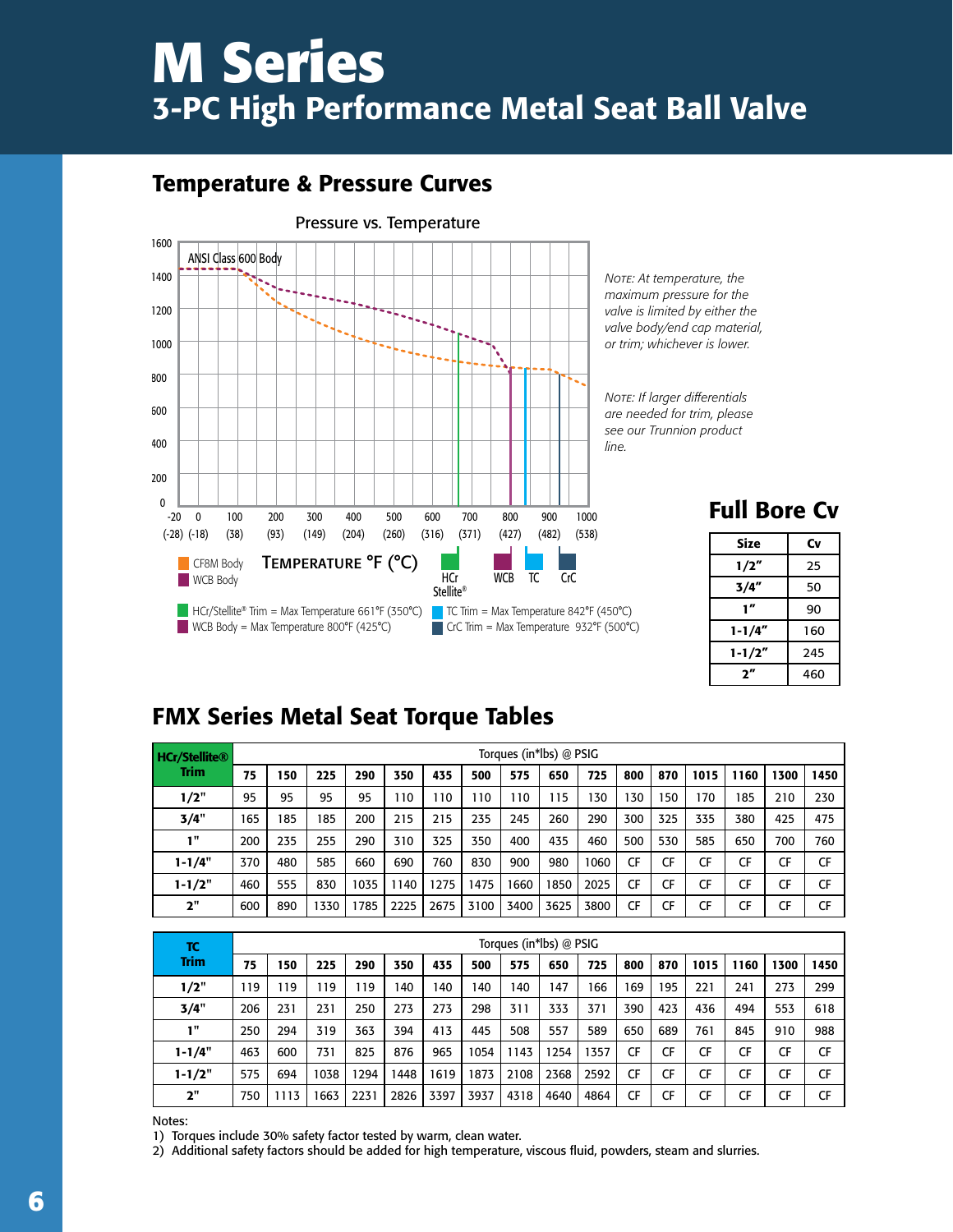

#### Manual Ball Valve Part Number Matrix

| $\mathbf{1}$<br>F | <b>Fire Safe Designation</b><br>Fire Safe design                                    |
|-------------------|-------------------------------------------------------------------------------------|
| $\mathbf{z}$      | <b>Valve Series</b>                                                                 |
| МX                | Metal Seat 3-pc Bidirectional, Floating Ball                                        |
| 3                 | <b>Body Material</b>                                                                |
| <b>Blank</b>      | No Designation = Stainless Steel Body and Trim<br>CF8M-316 SST (-450° F to 1100° F) |
| C                 | Carbon Steel Body, A216 Gr WCB (-20° F to 800° F)                                   |
| L                 | Low Carbon 316 SST, CF3M-316L (to 800°F)                                            |
| D                 | <b>CD3MN Duplex SST</b>                                                             |
| G                 | <b>CE3MN Super Duplex SST</b>                                                       |
| 4                 | F316H Forged                                                                        |
| 5                 | LCB, A352 (-50° F to 800° F)                                                        |
| 8                 | LCC, A352 (-50° F to 650° F)                                                        |
| 6                 | WC6, A217 (-20° F to 1100° F)                                                       |
| 9                 | WC9, A217 (-20° to 1100° F)                                                         |
| 4                 | <b>End Connection</b>                                                               |
| TH                | Threaded (NPT)                                                                      |
| SW                | Socket Weld                                                                         |
| BW                | <b>Butt Weld</b>                                                                    |
| 5                 | <b>Valve Size</b>                                                                   |
| 0050              | 1/2"                                                                                |
| 0075              | 3/4''                                                                               |
| 0100              | 1 <sup>n</sup>                                                                      |
| 0125              | $1 - 1/4"$                                                                          |
| 0150              | $1 - 1/2"$                                                                          |

 $\frac{1-1}{2}$ "

0200

#### 6 Seat, Lining & Trim Materials

- 2 Tungsten Carbide Coated 316SST Seats & Ball<br>3 HCr Coated Ball with Stellite® Inlay Seats
	- 3 HCr Coated Ball with Stellite® Inlay Seats
- 4 Chrome Carbide Coated 316SST Seats & Ball
- 8 Chrome Carbide Coated Inconel® 718 Seats & Ball

#### **7** Special Designations<br> **X** No Specials

- X No Specials<br>G Gear Operat
	- Gear Operator

### 8 **Additional Specials**<br>X No Specials

- No Specials
- O Oxygen Cleaned<br>
Z Special End Conf
	- Special End Configuration
- V Vented Ball

### **9 Special Stem Designation**<br>Blank No Designation = Standard

- $\overline{a}$  No Designation = Standard Stem
- A 17-4PH Stem
- B XM-19 (Nitronic 50) Stem<br>C Duplex 2205 Stem
- C Duplex 2205 Stem<br>D Inconel® 718 Stem
- Inconel<sup>®</sup> 718 Stem